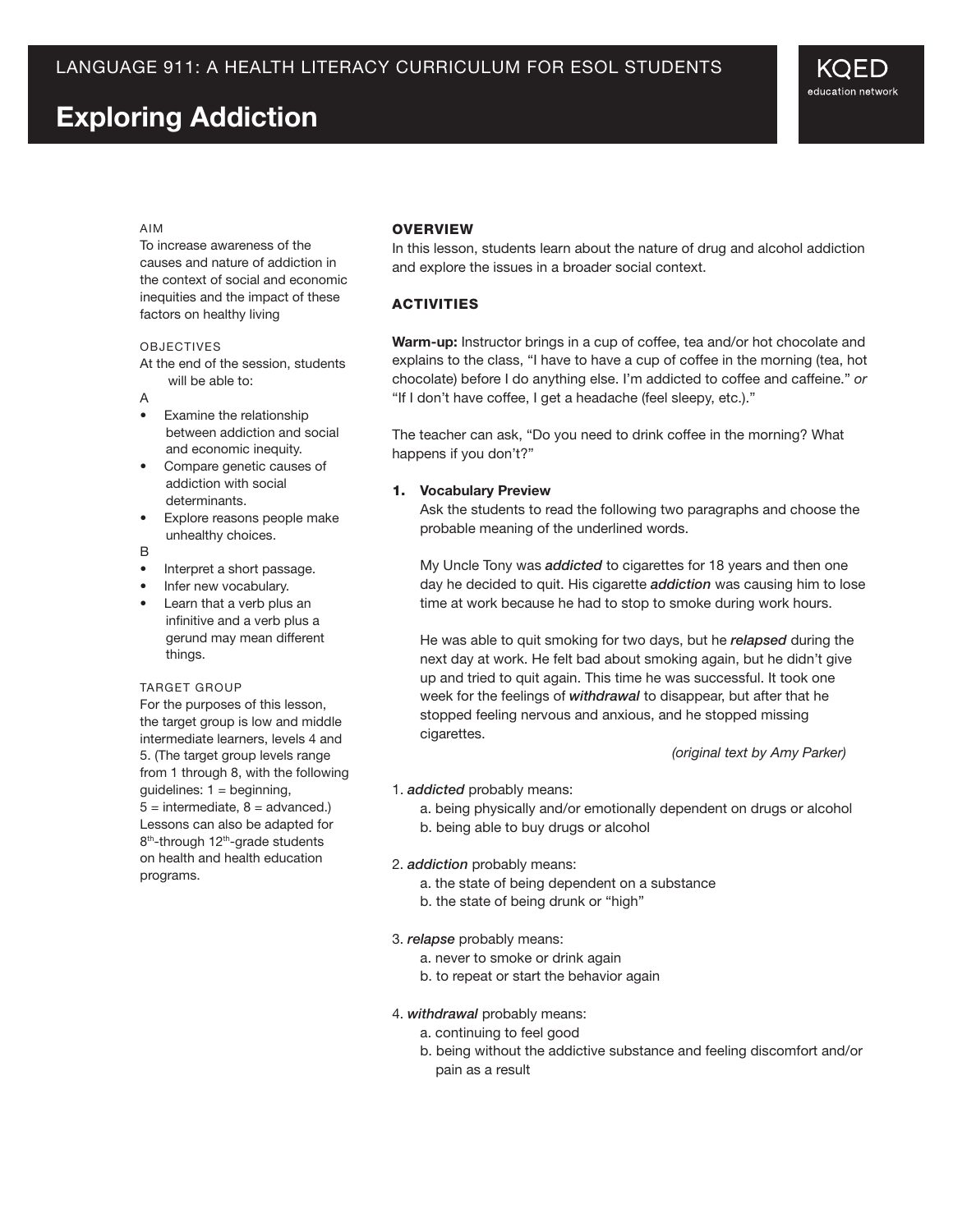LENGTH One 90-minute class

### MATERIALS **The National Institute on Alcohol Abuse and Alcoholism** *www.niaaa.nih.gov* **American Diversity Report** *www.americandiversityreport.com* **Health Dialogues** *www.kqed.org/healthdialogues*

# 2. **Grammar**

Tell students that verbs like *stop* and *forget* can take a gerund or an infinitive after them, but the meaning changes. Have them look at the chart. Ask them to read the five sentences below and circle the correct form in parentheses.

**stop + verb-ing** = quit doing something **stop + to verb** = stop in order to do something **forget + verb-ing** = do something but forget that you did it **forget + to verb** = forget to do something, not do something

- 1. In the United States, many smokers stop (to smoke/smoking) before they go into movie theaters and restaurants because smoking is not allowed inside many buildings.
- 2. Drug addicts may forget (to take care/taking care) of their family responsibilities. As a result, their children may not get the attention they need.
- 3. People may experience withdrawal if they stop (to take/taking) an addictive substance.
- 4. Someone who forgets (to take/taking) medication may take too much by mistake
- 5. People who stop (to smoke/smoking) often gain weight.

## 3. **Reading**

Ask students what they know about alcohol addiction, alcoholism, by choosing whether the statements are true or false. Then tell them to read the passage and check their answers.

- a. T F An alcoholic drinks because he/she is a bad person.
- b. T F Only poor people or minorities are alcoholics.
- c. T F Alcoholics are usually homeless and don't have jobs.
- d. T F Alcoholism is a disease.
- c. T F Alcoholism can be passed down from parents to children genetically.
- e. T F A person's lifestyle can sometimes lead to alcoholism.
- f. T F There is a cure for alcoholism.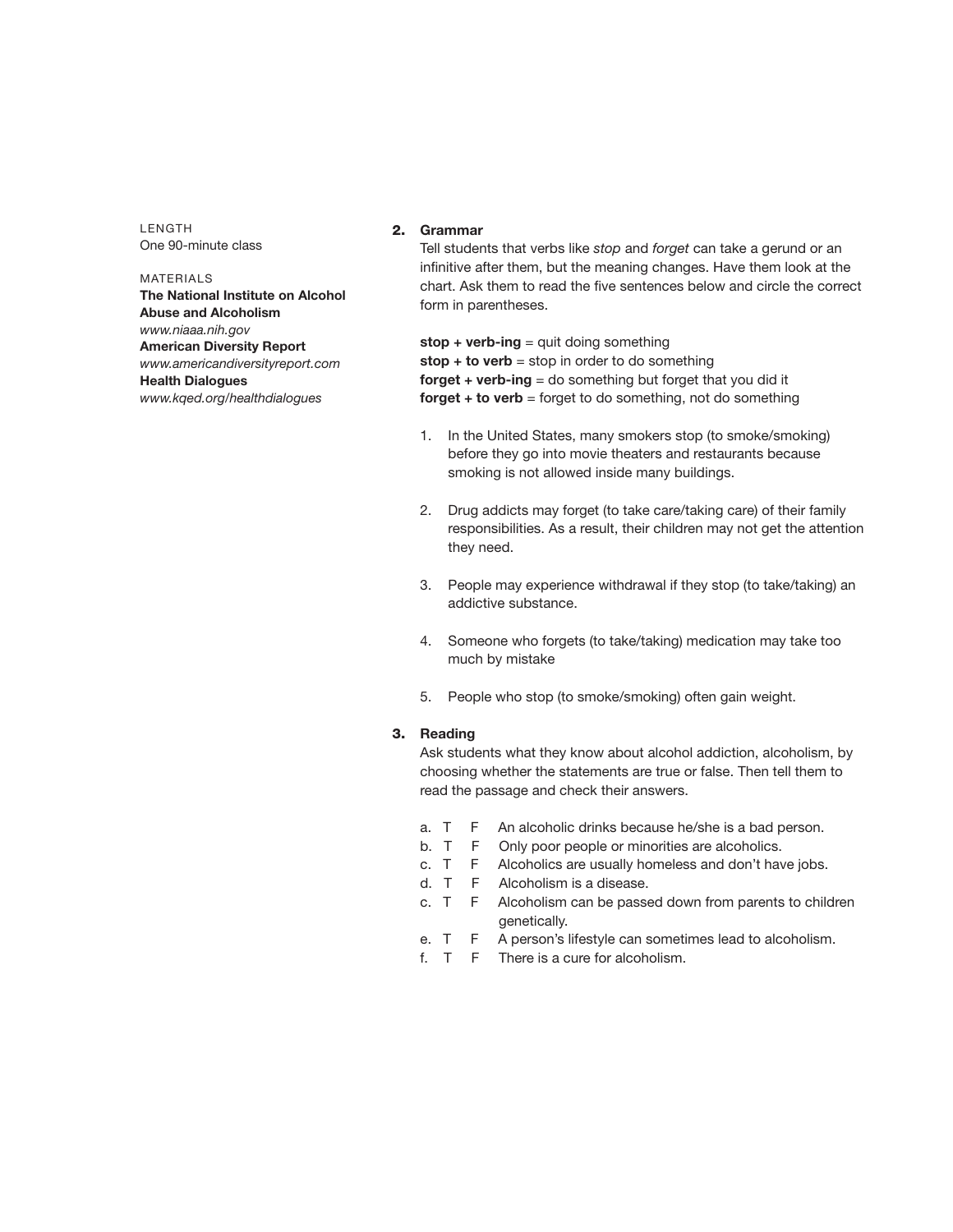a. Read the following passage about alcoholism and check your answers.

Alcoholism is a disease that changes a person's brain chemistry and behavior. An alcoholic is a person who is physically dependent on drinking and cannot stop. The pain of withdrawal can make it difficult for a person to stop drinking. This person is not a bad person, but is someone who is sick. The disease of alcoholism can run in families. That means if a family member has a problem with alcohol addiction, that person's children could become addicted to alcohol too.

However, where a person lives, how much stress a person has and other factors also may determine if a person becomes an alcoholic, so a person's environment and lifestyle are also important. One of the myths of addiction is that poor people and minorities are more likely to be addicts. However, anyone can become an alcoholic. Alcoholics are rich, poor, male and female. Some have successful careers and jobs, and some don't. Alcoholism affects people of all races and nationalities. Addiction is color-blind.

Is there a cure for alcoholism? No. However, getting help or treatment for the addiction can help a person stop drinking and start recovering. Recovery may not be easy. Very often people relapse, but this is normal and for some people part of the recovery process. Many people control this disease and lead happy, healthy lives.

 *(original text by Amy Parker)*

b. Compare the passage above with the following paragraph from *Unnatural Causes* and look again at your answers.

The choices we make are shaped by the choices we have. Individual behaviors — smoking, diet, drinking and exercise — do matter for health. But making good choices isn't just about self-discipline. Some neighborhoods have easy access to fresh, affordable produce; others have only fast food, liquor joints and convenience stores. Some have nice homes, clean parks, safe places to exercise and play, and wellfinanced schools offering gym, art, music and after-school programs; others don't. What government and corporate practices can better ensure healthy spaces and places for everyone?

 *(From Unnatural Causes Discussion Guide, page 6)*